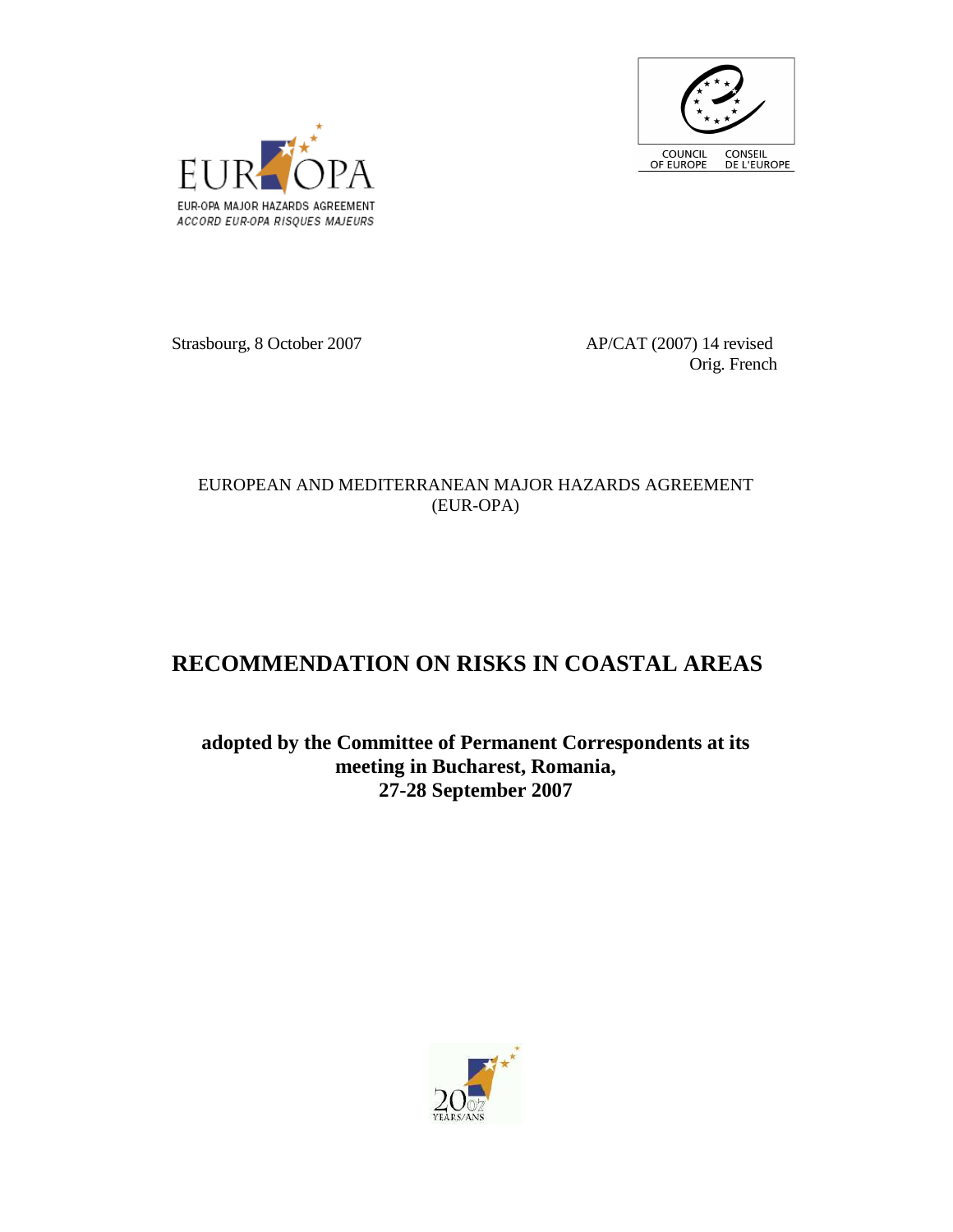The Committee of Permanent Correspondents

- A. points out that most of the world's inhabitants live in coastal areas and that many human activities in Europe and the Mediterranean area are to some extent influenced by the proximity of the seas and oceans;
- B. recognises the prominent social and economic role played by coastal areas in interaction between land and sea, particularly in the case of estuaries, deltas and lagoons, which have their own special features;
- C. emphasises the extreme vulnerability of coastal areas, linked to the large number of stresses to which they may be subjected, from the sea or the land and on a regular or occasional basis;
- D. expresses its concern at the possible increase in coastal risks caused by climate change;
- E. notes that, through the natural intermediaries of rivers, coastal areas ultimately suffer the effects of any disruptive action on land, whether of natural or human origin;
- F. recognises the importance of geophysical changes, particularly those linked to the dynamics of the underlying structure of the earth's crust, which can cause huge disasters in these particularly vulnerable areas;
- G. states, with regard to the assessment of the scale of coastal risks, that the time factor has to be taken into account in the emergence of certain damages, although it may be impossible to determine their exact cause or at what point they will be triggered;
- H. notes the serious risk of accident in coastal areas due to marine pollution and in particular where the transport of oil and chemical products is concerned;
- I. regrets the impact of certain human installations whose immediate consequence has been to destabilise still further areas that are already unstable or even to destroy them, frequently forever;
- J. expresses its concern at the limited know-how of those in charge of managing coastal areas regarding their natural development, which may be disrupted by human activity;
- K. emphasises the clear lack of co-ordination, despite all the efforts that have been made, between often hastily-devised protective measures and the practical know-how made available to all those involved;
- L. notes the limited effectiveness of many of the measures taken by local or regional authorities to offset certain natural processes such as coastal erosion or accretion;
- M. notes the interest shown by the European and Mediterranean Major Hazards Agreement in coastal risks in recent years and the desire expressed at the 11th Ministerial Session of the Agreement to include measures to reduce the vulnerability of areas exposed to these risks in its Medium-Term Plan 2007-2011.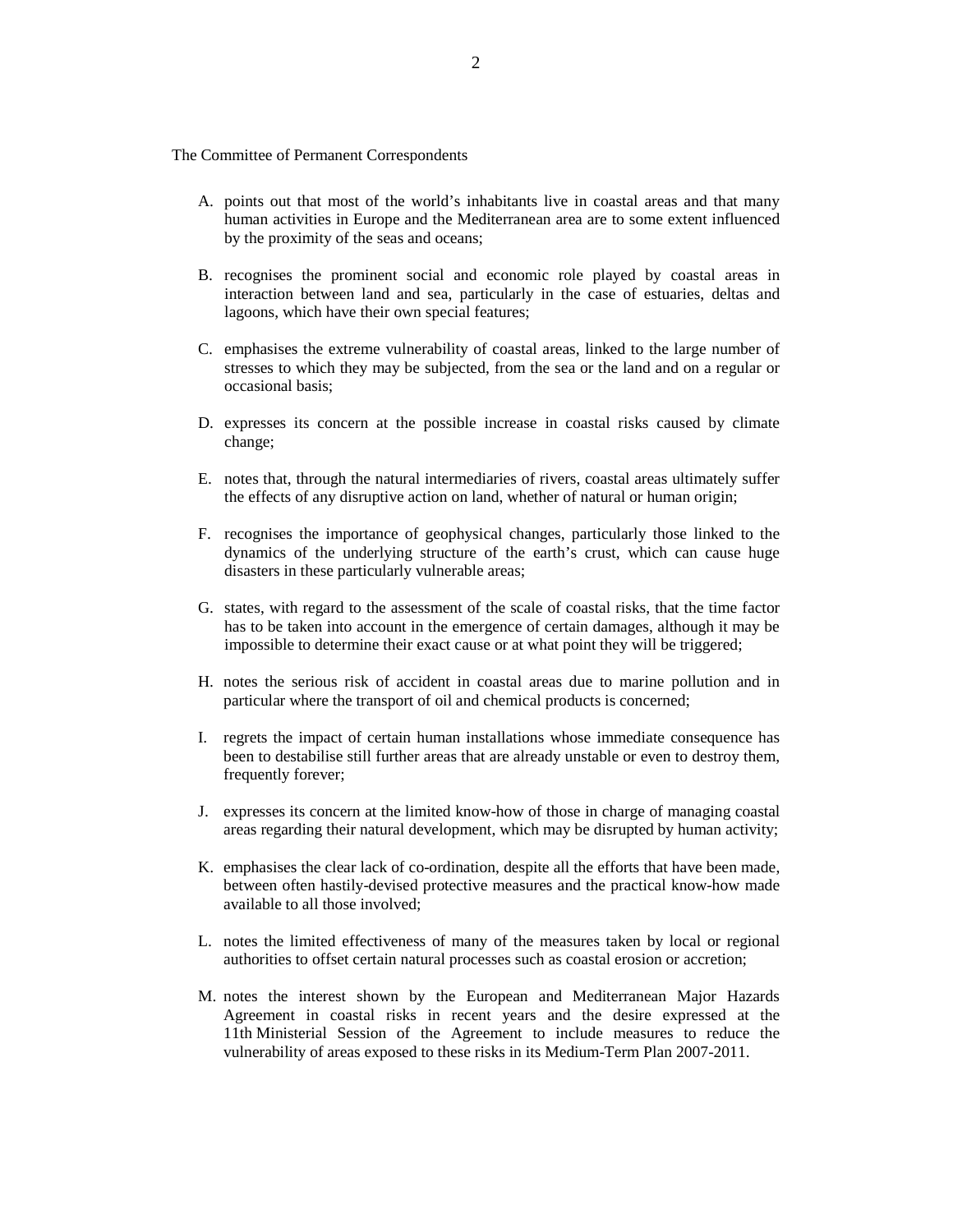RECOMMENDS that the member States of the European and Mediterranean Major Hazards Agreement (EUR-OPA):

- 1. ensure, in so far as possible, that integrated management of coastal areas and the associated risks is co-ordinated at regional level, according to the natural features of the areas concerned and regardless of local or national administrative boundaries;
- 2. encourage local and regional authorities to devise adequate joint policy instruments to take increasingly fuller account of the risks facing coastal areas in terms of their natural development, which is impeded to differing degrees by the excesses of human activities. In this context, it is of major importance that natural and technological risks be taken into account in town and spatial planning policies in order to avoid or limit building in vulnerable areas;
- 3. carry out simulations designed to gauge the possibility of disruptions in coastal areas caused by unwanted inflows following the flooding of drainage basins, whether natural in origin or the result of problems triggered by damage to engineering structures; to also carry out simulations designed to gauge the possibility of accidental marine pollution;
- 4. study the requisite conditions for the establishment of warning networks for tsunamis, linked more or less directly to mechanical stresses on the earth's crust and occurring in coastal areas;
- 5. promote the development, in Europe and the Mediterranean area, of new scientific and technical co-operation networks intended to foster a multidisciplinary approach to interventions, co-ordinated methods for the analysis and interpretation of phenomena and intercalibration of results;
- 6. make the necessary arrangements for existing information to be collected with a view to setting up networked databases making for increased exchange;
- 7. encourage a policy of reviewing know-how at given times in the coastal protection decision-making process so as to eliminate duplication or superfluous items from activity programmes and be able to make the best use of past experience;
- 8. establish models for the evaluation of marine and coastal risks in the light of climate change;
- 9. promote the establishment of a higher education course on coastal risks, intended to train future managers of coastal areas on problems associated with the vulnerability of these areas which will form part of planned or existing Masters programmes on risks;
- 10. take account of the differences between the disruptive events likely to affect the coastal areas of northern Europe or the Atlantic coasts and those on the eastern and western shores of the Mediterranean, which are subject to highly active plate tectonics;